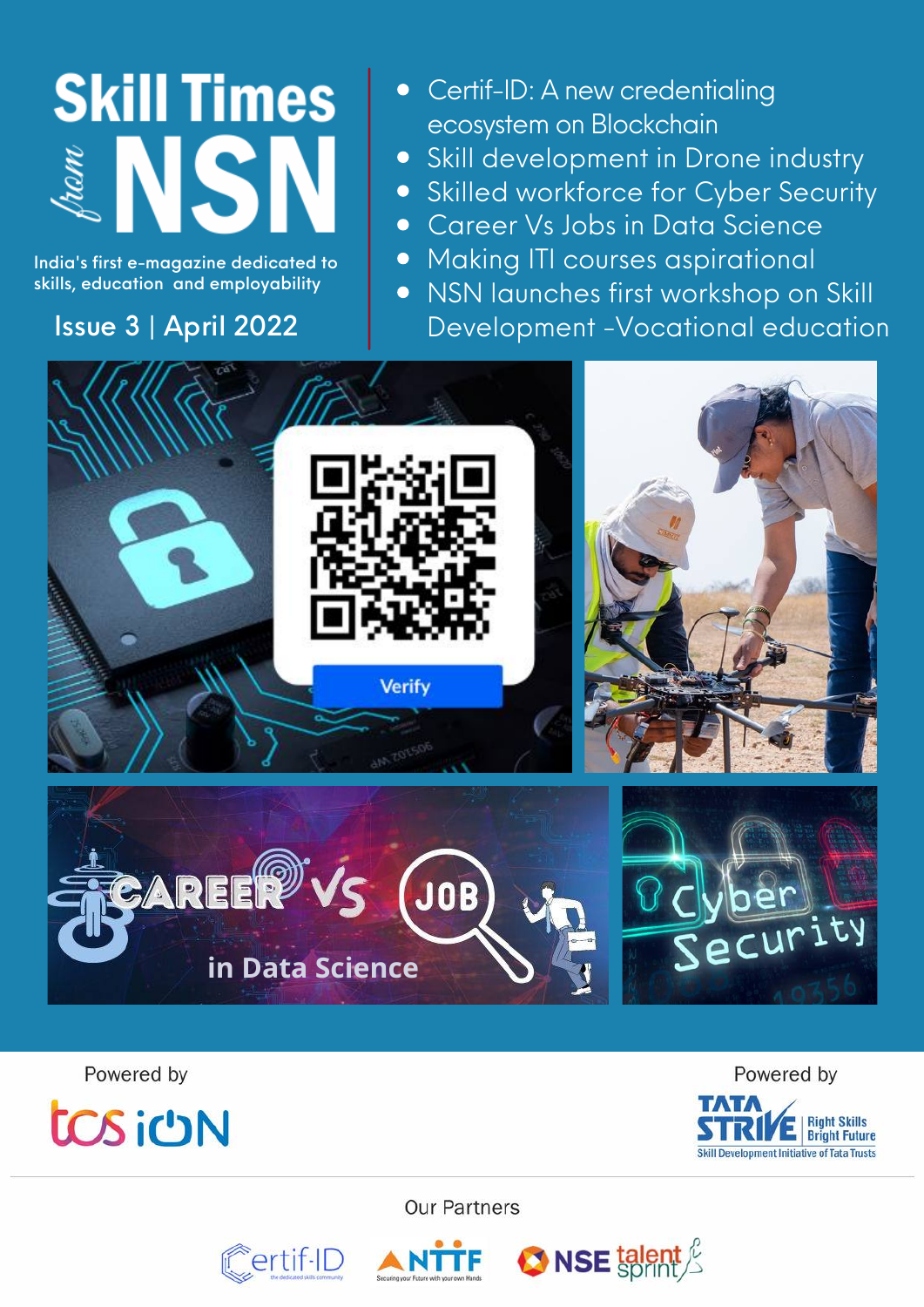# Editorial

#### *Dr. Madhuri Dubey*

Think agile, adopt technology! With this mantra, the Indian education and skilling sector have crossed several pathbreaking milestones in their journey so far. While technology has disrupted the reach and the scale, it has also provided fool-proof systems for assessments and certification. The use of Blockchain is a case in point!

Different emerging technologies in Data Science and Cyber Security are creating huge scope for training in relevant skills, providing various options to build a career. This is also true of the sunrise sector in Drone technology with opportunities for selfemployment and entrepreneurship as well.



The focus on technology in this edition of Skill Times from NSN is well-timed as it captures recent trends and key developments. In addition, we also look into how the skilling and technical education ecosystem is being infused with new thought and action.

# Thought leadership

#### *Tim Miller*

# Certif-ID: A New Credentialing Ecosystem On Blockchain

Today, internet driven educational methods have changed the face of modern education. Educational institutions and training providers are realising that a contemporary performance-based approach is essential to truly showcase the skills of their students. The need of the hour for educators is to find ways to form reliable and mutually beneficial relationships with students, employers and the wider community, while protecting themselves from fraud and other online threats.

For this reason, Certif-ID is helping educational and training institutions to digitise their certification process on the blockchain. Why use blockchain? Blockchain technology provides traceability, security, decentralisation and creates immutability of data.

Additionally, we believe that Digital Badges and Digital Certificates issued on blockchain will play a critical role in harmonising educational standards and bringing equal opportunities to professionals around the world. It will break barriers to education and employment across local and global borders.

#### Trustworthy alternatives to conventional paper-based certificates and certification processes

Digital credentials issued on blockchain are increasingly being considered as the future of credentialing as they facilitate recognition, ownership or proof of achievement,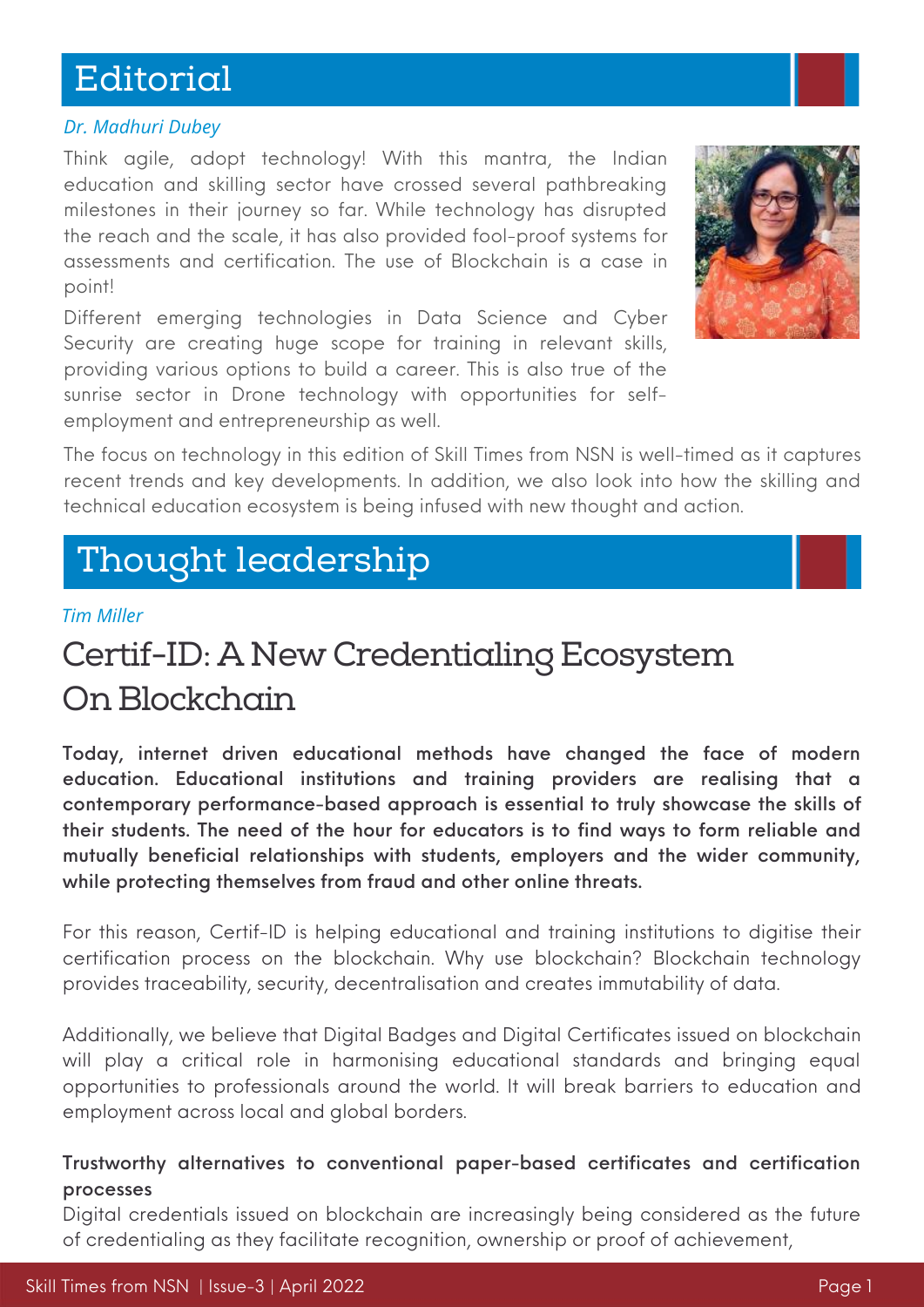portability of credentials, remote access and immediate background checks.

Using Blockchain's distributed database and decentralised architecture, digital credentials establish trust among all participants and is paving a path to a new era of digital trust and identity.

Digital credentials including Digital Badges and Digital [Certificates](https://bit.ly/3MA8lHd) have a QR code and a link that can be used to verify its authenticity immediately, making them tamper-proof. Only the institution issuing the digital certificate or badge has the authority to revoke or modify it. Another challenge that digital badges and certificates can tackle is background verification. Background verification checks can be a tricky affair.

#### ASDC Recognises Automotive Skills Achievement via Certif-ID

Automotive Skills Development Council (ASDC) established to develop skilled manpower in the automotive sector chose Certif-ID to issue digital certificates to its graduates.

ASDC embraced automation and blockchain-based digital certificates in response to the Automotive Mission Plan 2019-2026, which seeks to employ 36 million people by 2026—most in computer-enabled solutions rather than traditional manufacturing jobs.

"What's nice is that the digital certificates that we issue now can be shared by students easily. Recruiters who have



There is always the issue of misrepresented credentials or those which are not verified at all. When an educational institution issues a digital certificate using blockchain technology, unalterable links and secure records are created between a candidate's achievement and the credentials earned, thereby making it tamper-proof and impossible to counterfeit.

access to a digital certificate can verify an individual's credentials instantly and make a proper hiring decision," explains Arindam Lahiri, CEO of ASDC.

Partnering with Certif-ID, ASDC established a comprehensive online credentialing system accessible anytime, from anywhere, on any device to award digital certificates to graduates. The ability to connect the education and



Certif-ID

A blockchain

framework to

**Issue Verifiable** 

**Credentials!**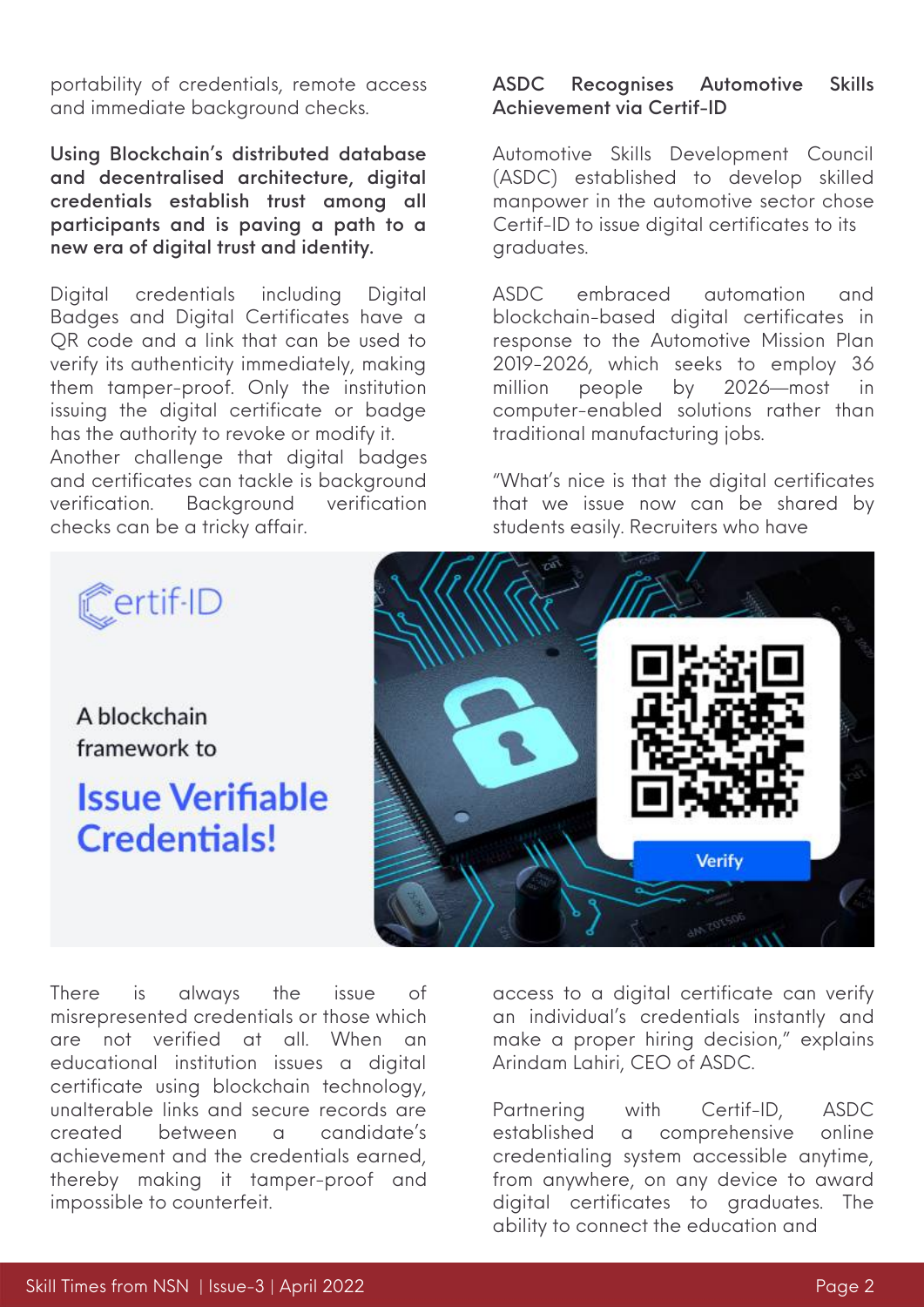and employment landscape was what made the project a success.

"Certif-ID exceeded our expectations. The platform provides full visibility and offers data analytics that provides us with insights such as popular courses and the number of certificates being verified," said ASDC CEO, Arindam Lahiri. "Certif-ID has enhanced our brand reputation and has created a futurefocused certification and recordkeeping strategy."

#### Digital credentials are not just for institutions or educators

Graduates who receive the digital certificates or badges which are [information-rich](https://bit.ly/3MDlrTW) records of professionally relevant achievements, skills and competencies, can confidently add them to their Certif-Id profile or SkillPass, share them with recruiters or on social media, showing off their skills in a credible manner.

"Certif-ID is unquestionably solving current challenges, from making it a possibility for educators to issue contactless digital certificates which can be verified instantly to providing a secure space for technical professionals to build a profile and gain visibility," said Tim Miller, Co-Founder & CEO – Certif-ID.

Certif-ID employs the European Skills, Competences, Qualifications and Occupations (ESCO) framework as a guide to map skills and competencies to job roles.

Members can use the platform to build and share profiles, take skills assessments, use CV templates, record video CVs and receive job recommendations.

#### Digital credentials could be key in redefining the education certification and validation processes

The widening digital landscape demands educators to highlight their decades of experience and expertise – to build trust with students and potential employers so that they can trump the competition. Digital credentials are a way for educators to enhance brand trust, monitor the pulse of student learning, eliminate managing physical documents and mitigate risk of fraud.

Digital credentials undoubtedly offer a way for institutions to build trust with citizens. They have many uses today, and there are many exciting possibilities for their future growth. We hope you share our enthusiasm for the potential of such dynamic, verifiable credentials.



Tim Miller, Co-Founder and Managing Director, Certif-ID

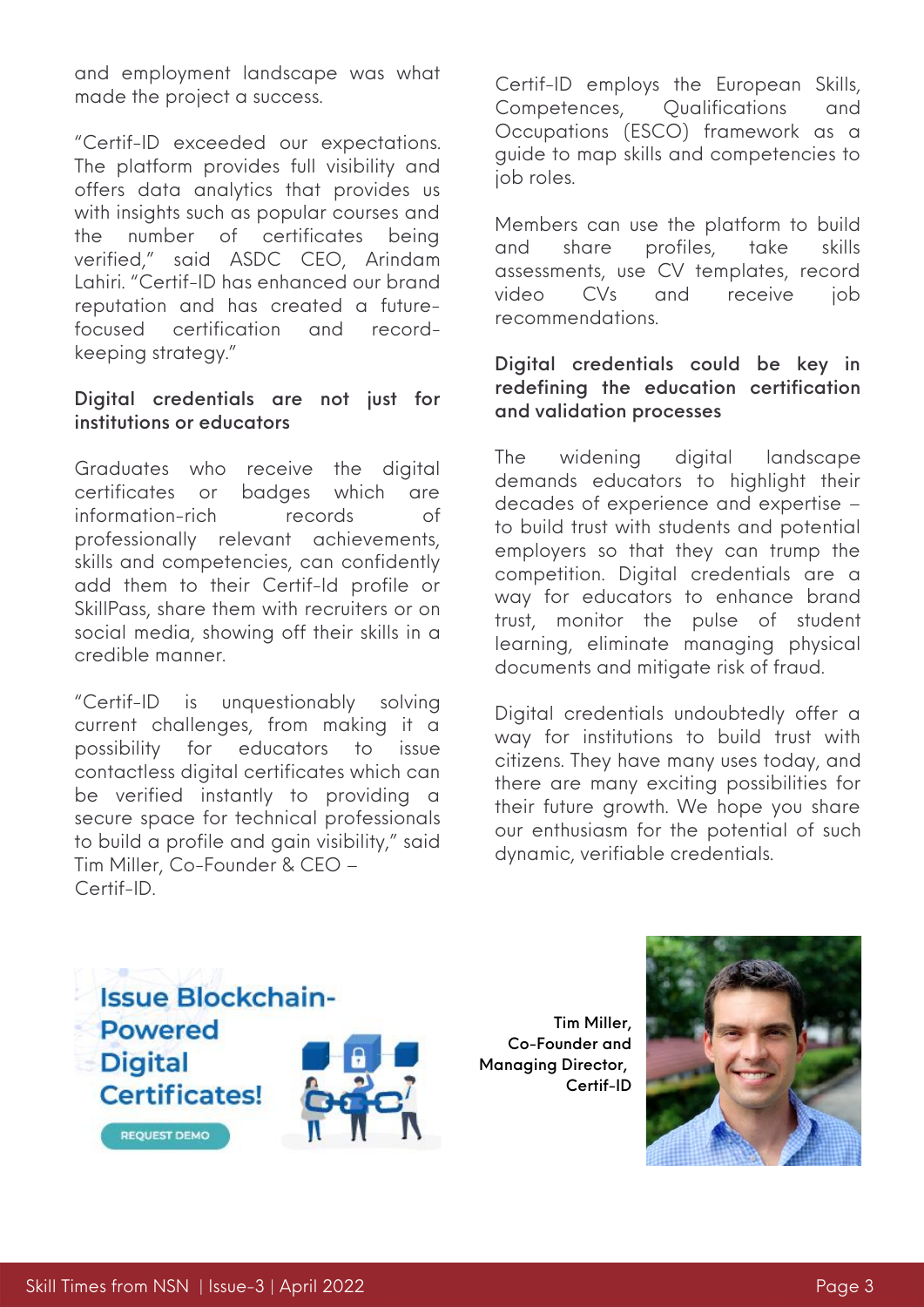### Career Vs Job: All you need to know about a career and ways to convert your job into a career

#### *Pratyusha Tripathy*

As many of us know, new-age technologies like Data Science, AI/ML and RPA are taking over all the typical job roles across industries. So, why not invest your time in one of these technologies to have a fullfledged career rather than just a job? In this article, we will address the longdebated Career Vs Job topic to help you plan a better future for yourself.

#### Did you know?

According to a recent report from the US Bureau of Labor Statistics, 11.5 million new jobs in the field of Data Science will be generated by 2026. Data Science is becoming increasingly prominent as a professional path. Learning Data Science today will assure a long-term and successful career, rather than just obtaining a job.

Now, we understand that there are a lot of options on the internet, and we understand your confusion. However, now is the time to set your worries aside because this article will show you where to start. You'll also have a clear grasp of how to shift from your current job to a career with room for long-term advancement.

However, before venturing into that realm, it is critical to understand the distinctions between a job and a career. Yes, a career differs greatly from a job. Let us now delve deeper into it to help you understand the key aspects of a career that distinguish it from a job.

#### 5 key aspects that differentiate a career from a typical job

For most of us, our first job marks our first step in the world of work. Then, our career takes off depending on our choice, performance and dedication. There are many differences between a job and a career. A job is something taken up to make ends meet, whereas a career is a long-term endeavour, something you build towards and work upon every day.

Here are five key aspects that differentiate a career from a typical job,

- Careers are built over a period of time and may involve multiple jobs.
- A career is a long-term investment in education, skills, time, and effort while job is a short-term contract between you and your employer.
- A career is like a journey; it could be adventurous and it involves deeper engagement with work and the right job is the starting point of your journey
- A career is selected based on your passion and purpose in life and a job, often if not always, is something taken up to make ends meet
- The long-term journey of your career might involve some risks depending on your dreams and goals. However, all the risks are worth taking as they will lead you to a fulfilled life.

Gone are those days when an average person with average skills was able to build a successful career. If we see the example of IT, programming knowledge will not be sufficient to build a career anymore. While, you might get a job with basic programming knowledge,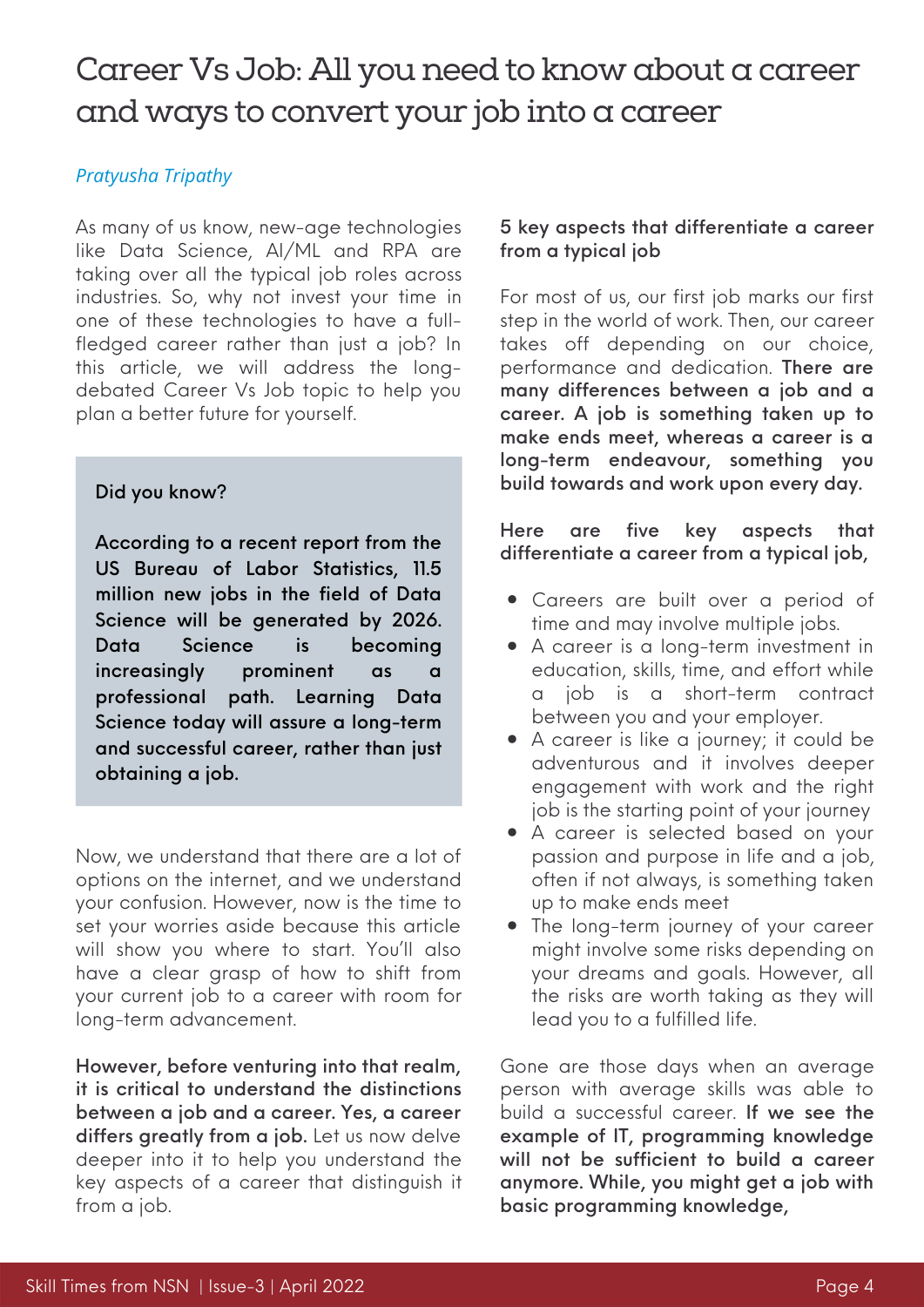#### building a career will demand you to sharpen your deep tech expertise.

Among all the deep tech skills, Data Science skills will make you stand out. Today, with the intervention of technology and the massive production of data, many job roles are evolving. Data Science skills are required for many job roles today, regardless of industry.

#### Career Vs Job: Most commonly asked questions

Now that you have a clear idea about the key features of a career that make it different from a job, you might be having some queries regarding a future in your current job. In this section, we will look at a few most frequently asked queries regarding a job and a career.

Taking the right steps toward building your dream career will make all wrongs right. You might have to start at the bottom of the new career ladder if you are switching your career. However, in the long run, you will thank yourself for taking the first step.

#### Q. Will I be able to convert my job into a career?

A: Of course, you can. Provided, you follow all the below-mentioned steps:

- Building the right skills, taking industry-relevant training, and upskilling yourself to align your expertise to the industry needs should always be on the top of your list.
- When talking about building the right skills for your career, continuous learning is the key.



#### Q. Will a wrong job choice affect my career?

A: Yes, to some extent. When you make a wrong choice while going for a job, then it affects your career in the long term, unless you realize your mistake sooner. Let's say you had to pick up a job to address your financial situation. However, later you realized that this job is not aligned with your career goals as you wish to build a career in Data Science. What will you do?

- Getting a mentor, who could help you with all your doubts and queries reading the career that you are interested in will ensure that you are learning the right skills.
- While building a career, networking is extremely crucial. So, you must attend webinars, masterclasses, workshops and virtual meets to meet like-minded professionals in your field.
- Building experience in your career field, even if it is an internship, can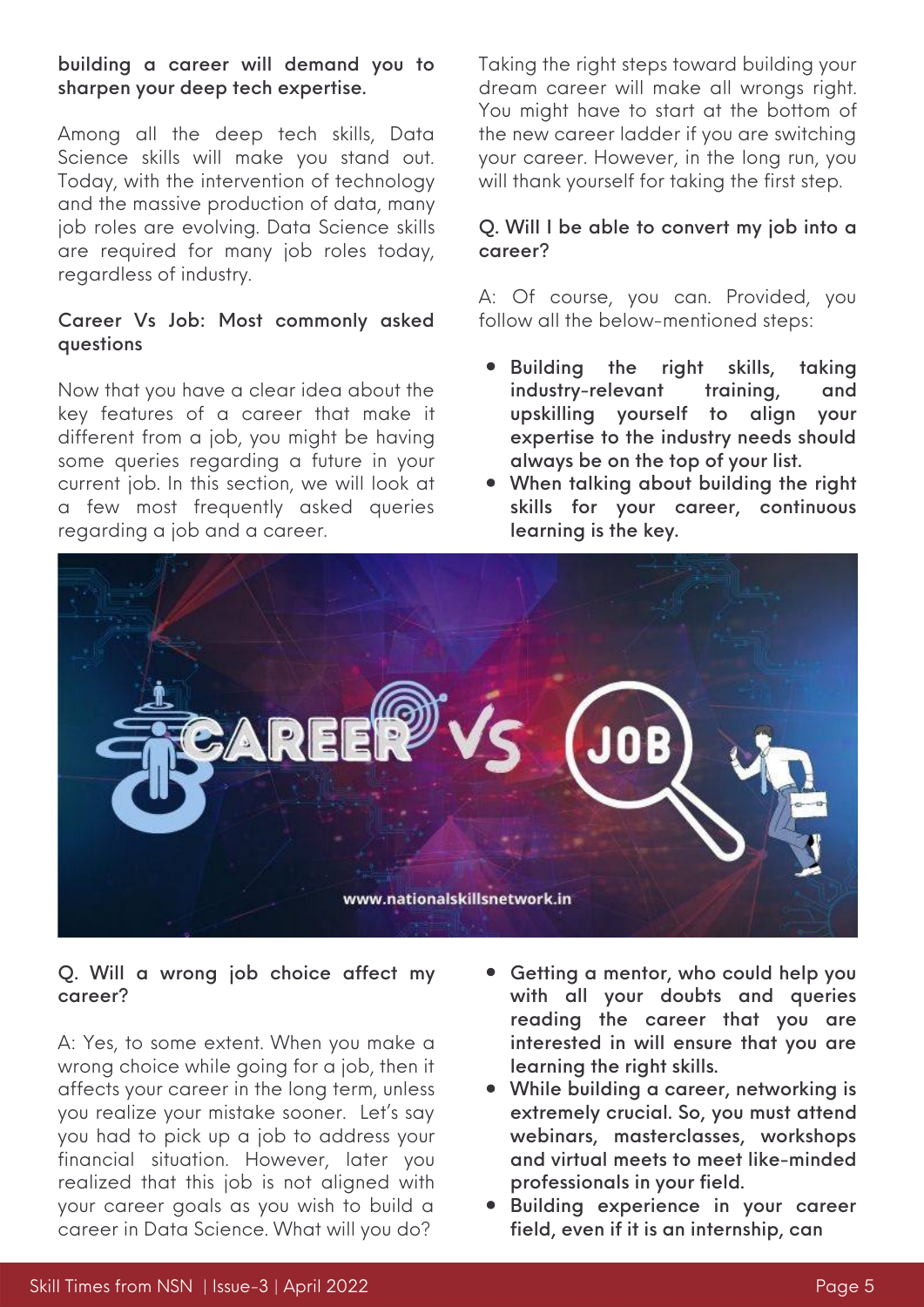help you advance or break into that sector.

So, do you have just a job or is this creating a pathway to your career? If you have a job, are you working on your

long-term goals to turn it into a career? Make a conscious effort today to understand the key differences between the two and put forth the necessary effort to find a career that you are really passionate about.



# Skill development and training opportunities in the Drone industry

#### *Pranathi Kolikapudi*

Today, the drone industry is one of India's most thriving industries. The drone services market is expected to be worth USD 40.7 billion by 2026. There is a huge push from the government for the growth of the industry. Budget 2022 also placed a strong emphasis on the drone sector, launching a number of plans and measures to help the industry flourish.

With the rapid growth, the sunrise industry requires skilled professionals. There are various government and nongovernment organisations which are providing skill development training in drone technology.

To know more about the scope of skill development and training in the drone industry, Team NSN spoke with Mr. Dinakar Devireddy, Head, Drone Pilot Trainings and Services, [Telangana](http://tsaahyd.in/) State Aviation Academy who talks about various skill development initiatives by Telangana State Aviation Academy to produce an employable and futureready workforce.

Dinakar Devireddy, Head, Drone Pilot Trainings and Services[,](http://tsaahyd.in/) [Telangana](http://tsaahyd.in/) State Aviation [Academy](http://tsaahyd.in/)



#### Q: What is the scope for drone training in today's scenario and how do you see drones picking up this industry?

A: Drone training is slightly different from other training as drones are related to the Aviation sector. A regulatory body, the [Directorate](https://www.dgca.gov.in/digigov-portal/) General of Civil Aviation (DGCA) controls the air space and hence, controls drones too.

There is new civilian airspace for drones as space is needed for them to fly. The difference between drones and aircraft is that drones are unmanned and aircraft are manned equipment. Therefore, the rules that are prescribed for civilian aircraft, now apply to drones as well.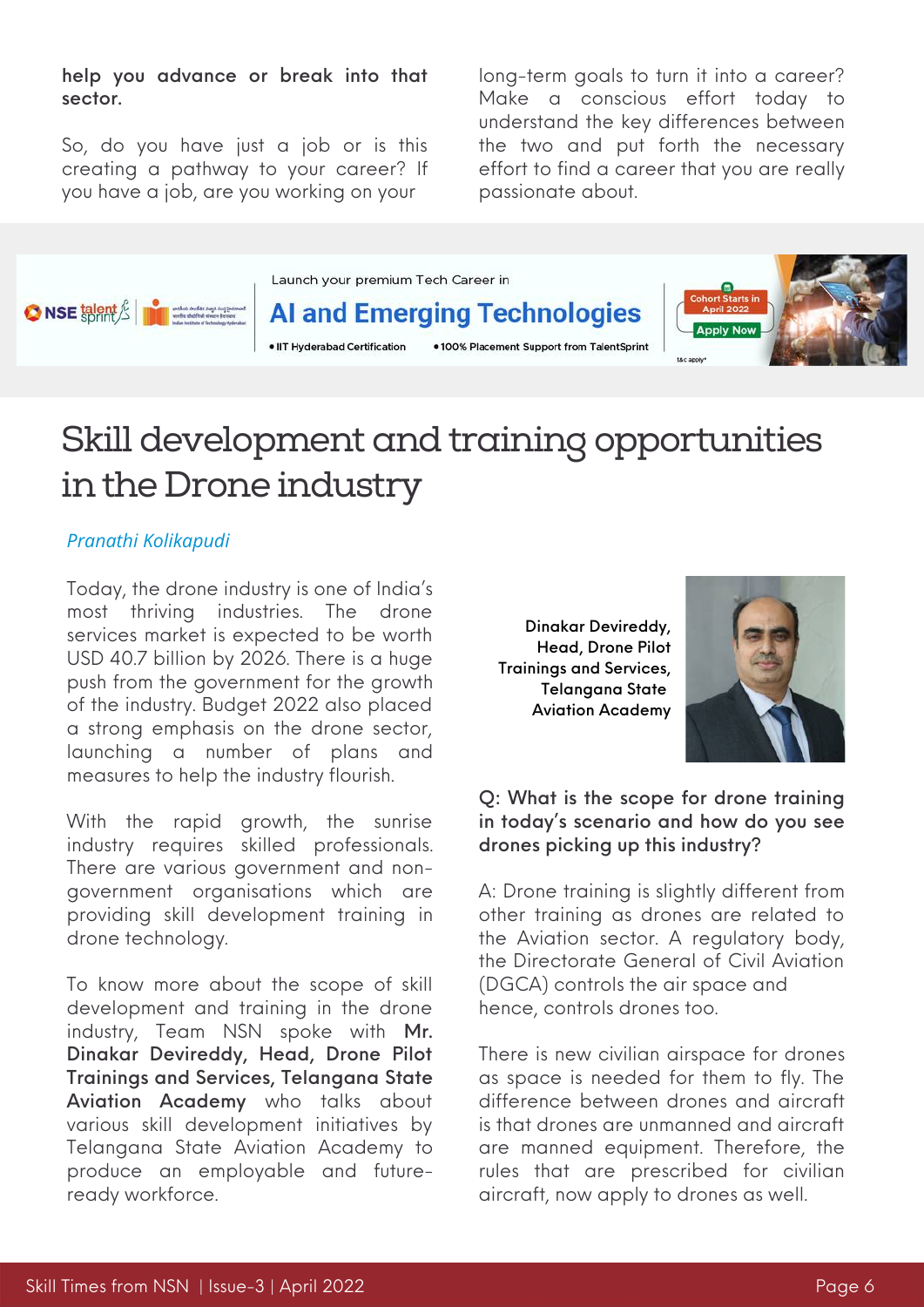Drone training is not as simple as other training. Hence, DGCA has come up with a regulation where it has allowed certain companies like Flight Training Organisations (FTOs) to start training for drone pilots. All around India, around 30 FTOs have shown interest in providing training with permission from DGCA.

According to drone rules, 2021, non-FTOs have also started drone pilot training and there are already a few flight training schools in Remote Pilot Training Organisations (RPTOs) which started with eight in number and increased to 30-40 all over India.

#### Q: What is the fee structure, duration of the course and industries involved with drones?

A: FTOs have started drone pilot training approved by DGCA. The fee structure for drone training in India ranges from INR 48,000 to INR 65,000 as there are a few inherent costs related to infrastructure and equipment involved during the training process. However, Telangana State Aviation Academy has the lowest fee structure.

The duration of the pilot training course is five days. At the end of the fifth day, one can fly the drone without the help of an instructor. However, all the necessary skills needed to reach that level.

Currently, our academy is providing training to students in Visual Line of Sight (VLoS) flying and Beyond Visual Line of Sight (BVLoS) flying.

#### Use of drones in various industries:

• Agriculture – Farmers are using drones to spray pesticides. From a regulator point of view, Agro drones are risk-free as they are flown at four to five feet above the ground. So even if something happens, the risk of drones getting damaged is low.

- Mining A regulatory body for mining, the Indian Bureau of Mines has mandated the use of drones in mines to get certain information like the amount of ore removed from the mine and any other analytics.
- Construction In the construction industry, drones are being used for inspection and mapping. India has launched a project called ['SWAMITVA'](https://svamitva.nic.in/svamitva/index.html) (Survey of Villages Abadi and Mapping with Improvised Technology in Village Areas) to establish clear ownership of the land in villages and provide proofs like Aadhar card.
- Healthcare Drones are mostly used in remote areas to deliver emergency equipment/organs but the business model still needs to scale up.

#### Q: What is the future road map for a person after getting trained as a drone pilot?

A: There is a huge demand for drone pilots in various industry sectors. Drone technology is being used for Data Analytics, construction inspection, spraying pesticides and mine inspection to generate reports according to the insights taken through drones. Apart from ensuring employability, drone pilot training also creates entrepreneurship opportunities for the students. Most of our alumni are looking to start a service business, repair and service business, lease drones, get into Data Analytics and more.

#### Q: Considering the courses like Data Analytics existing in drone pilot training academy, who can benefit from the training?

A: Drone pilot, Data acquisition is a domain-based skill. A person who already has experience in mapping or surveys will benefit from drone training. Drone training is mostly related to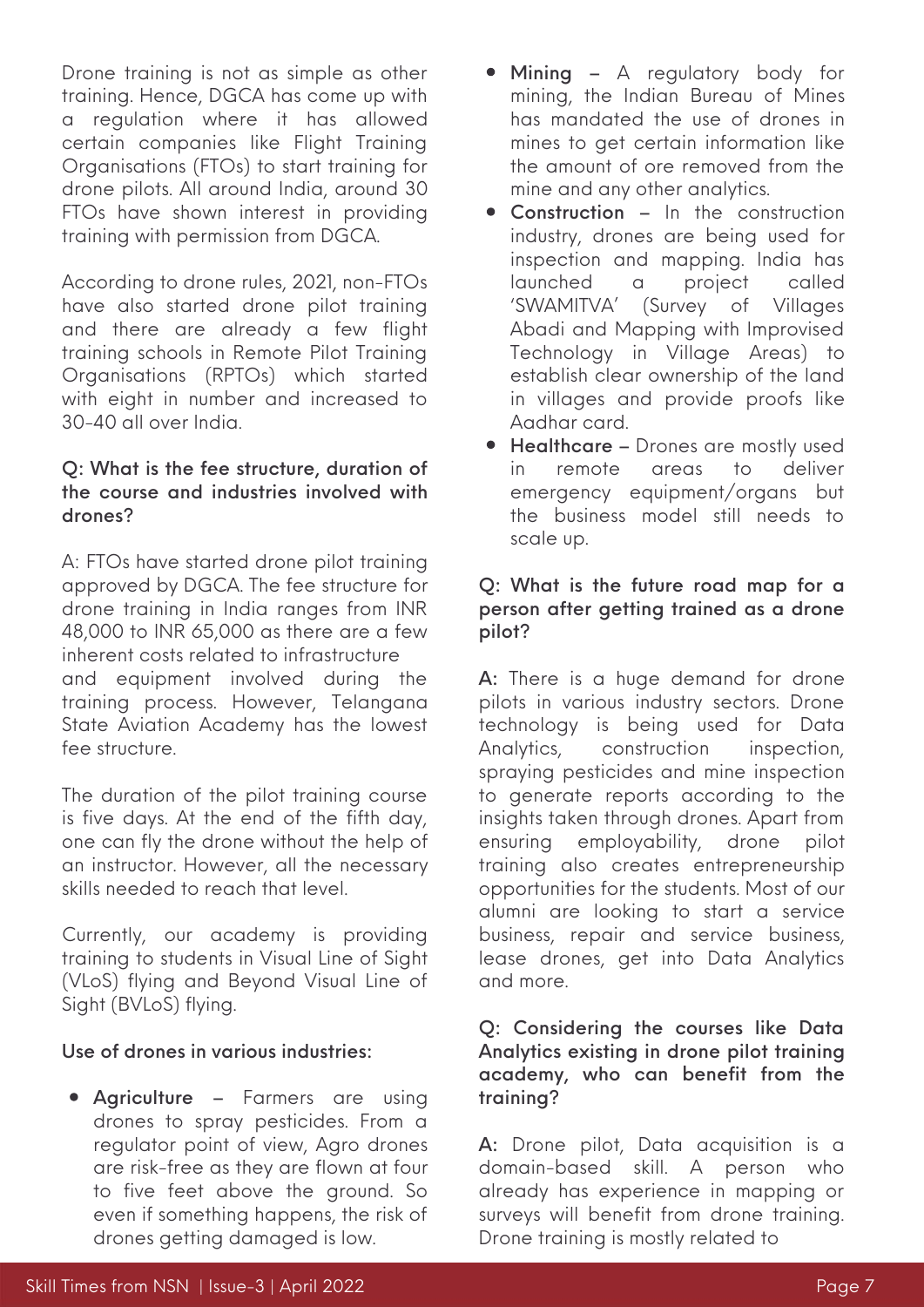upskilling of already acquired skills. Domain drives the drone pilot career and enhances the level of skills.

#### Q: Is there training for analytical skills in drone technology?

A: Our academy is planning to start training in analytical skills in a month. After the training for the drone pilots, there are various photo geometric software for which domain experience is required. A person who already has experience in areas like civil engineering, and political civil engineering is the right person to get trained in drone pilot and Data Analytics as well.

#### Q: Do you think ITIs prosper in drone pilot training?

A: Drones are like any other equipment which will require maintenance and repair services when used continuously and in ITIs, the training involves repair and maintenance skills. After the training, the ITI students will be high in demand to repair the damaged drone.

#### Q: Do you wish to share anything else with our audience?

A: Drone technology is here to stay as the government is also pushing toward its growth. We have one of the most liberal uses of drones in the world. Most of the companies are also getting funded in the past years. The drone ecosystem partners are also being encouraged through generous funding. There is a lot of scope and opportunities in this industry.



Get connected and contribute to the evolving ecosystem in skill development Subscribe to NSN's YouTube channel - <https://www.youtube.com/c/NationalSkillsNetworkNSN> Subscribe to NSN's e-magazine - <https://www.subscribepage.com/e0g5h6>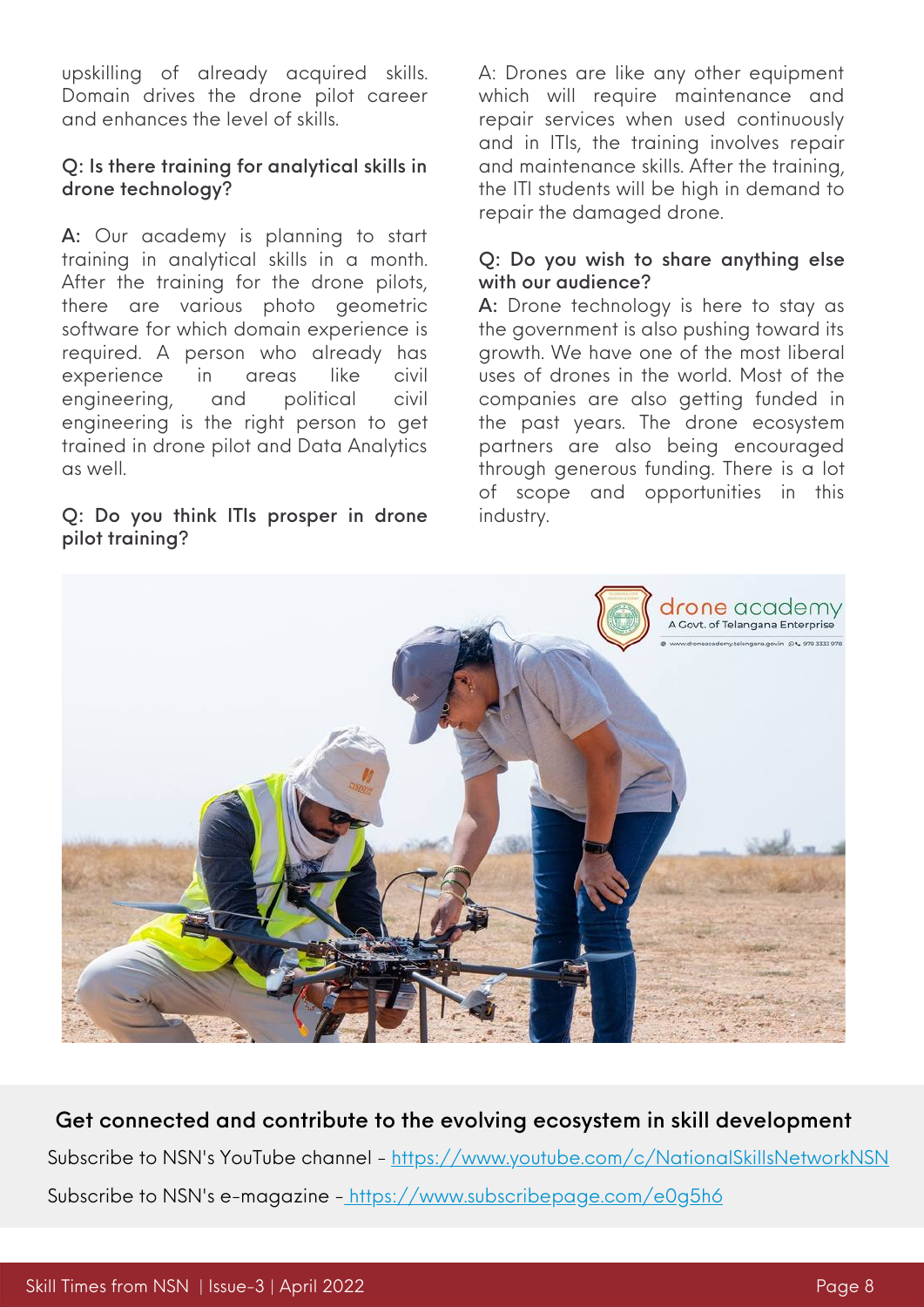# Recent initiatives, trends and more

### 5 Imperatives to make ITI courses aspirational

#### *Ranjan Choudhury*

Plumber, Fitter, Carpenter, Electrician – these are the courses that come to our mind when we think of ITIs. ITIs, however, have moved beyond the typical trades that prepare the youth to become semi-skilled or skilled workers in traditional job roles. Even though most courses under the Craftsman Training Scheme (CTS) cater to the services industry and there is a provision to include Industry 4.0 and Drone Technology, the general perception of ITIs is limited to a few trades. [Read](https://www.nationalskillsnetwork.in/5-imperatives-to-make-iti-courses-aspirational/) more



#### ANTTE in association with CSION offers

Future ready programmes now accessible anywhere across India through phygital model **Know More** 

### NSN launches the first workshop on skill development and vocational education in India

#### *Pranathi Kolikapudi*



National Skills Network (NSN) is launching an interactive workshop series called the "NSN Catalyse". The first workshop in this series is titled "Skill development and vocational education in India: An orientation workshop" which will be held on 9th April 2022. We are excited to share our experience and knowledge about the evolving skilling ecosystem in India through this workshop. [Read](https://www.nationalskillsnetwork.in/skill-development-and-vocational-education-in-india-an-orientation-workshop/) more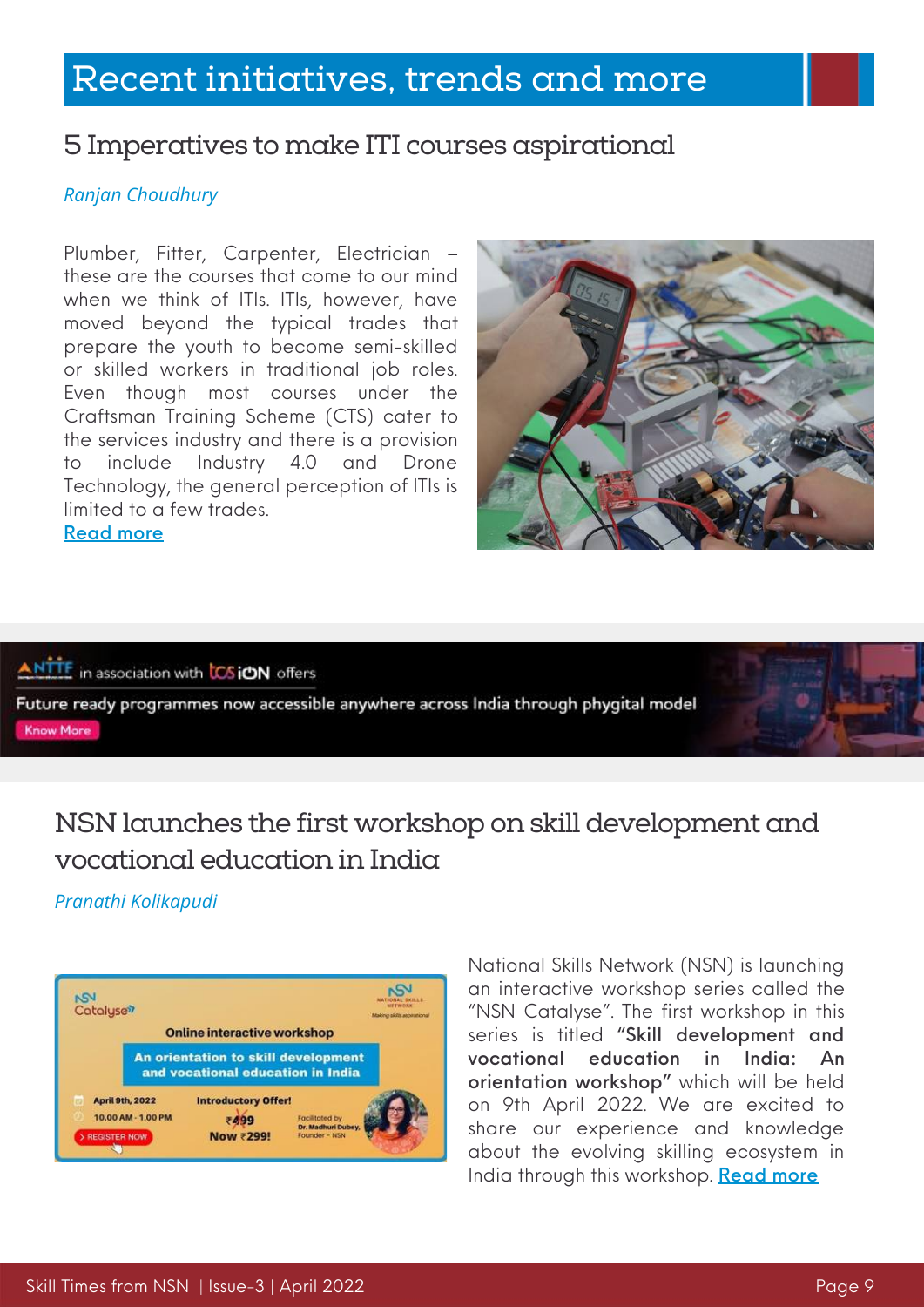### How is multi-skilling beneficial in today's competitive world?

*Pratyusha Tripathy*



Rapid changes in the workplace are reflected in the changing expectations from the workforce. Today, multi-skilled employees are high in demand in the workplace across various industry segments. The need for multi-skilling was aptly emphasized in the recent CII Karnataka Skills Conclave webinar address delivered by Dr. N. Reguraj, Managing Director of Nettur Technical [T](https://www.nationalskillsnetwork.in/how-is-multi-skilling-beneficial-in-todays-competitive-world/)raining Foundation (NTTF). [Read](https://www.nationalskillsnetwork.in/how-is-multi-skilling-beneficial-in-todays-competitive-world/) more



**INTERNATIONALLY ACCREDITED** DIPLOMA + B.VOC PROGRAMS



### NSN Connect 2022 – Re-igniting the Skilling Landscape in India - Episode 4

*Pranathi Kolikapudi*



NSN Connect 2022 on Re-igniting the skilling landscape in India is an initiative by Team NSN to learn about these areas. The esteemed guest of the eight-episode series is Mr. Rajesh A R, CEO, LabourNet who is a thought leader and domain expert who will share his experience and expertise on various aspects that are crucial to re-ignite the skilling landscape in India. The fourth episode of the series broadly focused on ITIs and Technical education in India.

ITIs – image, branding and perceptions The initial things that come to mind when asked about ITIs are that they are maledominated, are of technical aspects... [Read](https://www.nationalskillsnetwork.in/nsn-connect-2022-re-igniting-the-skilling-landscape-in-india-episode-4/) more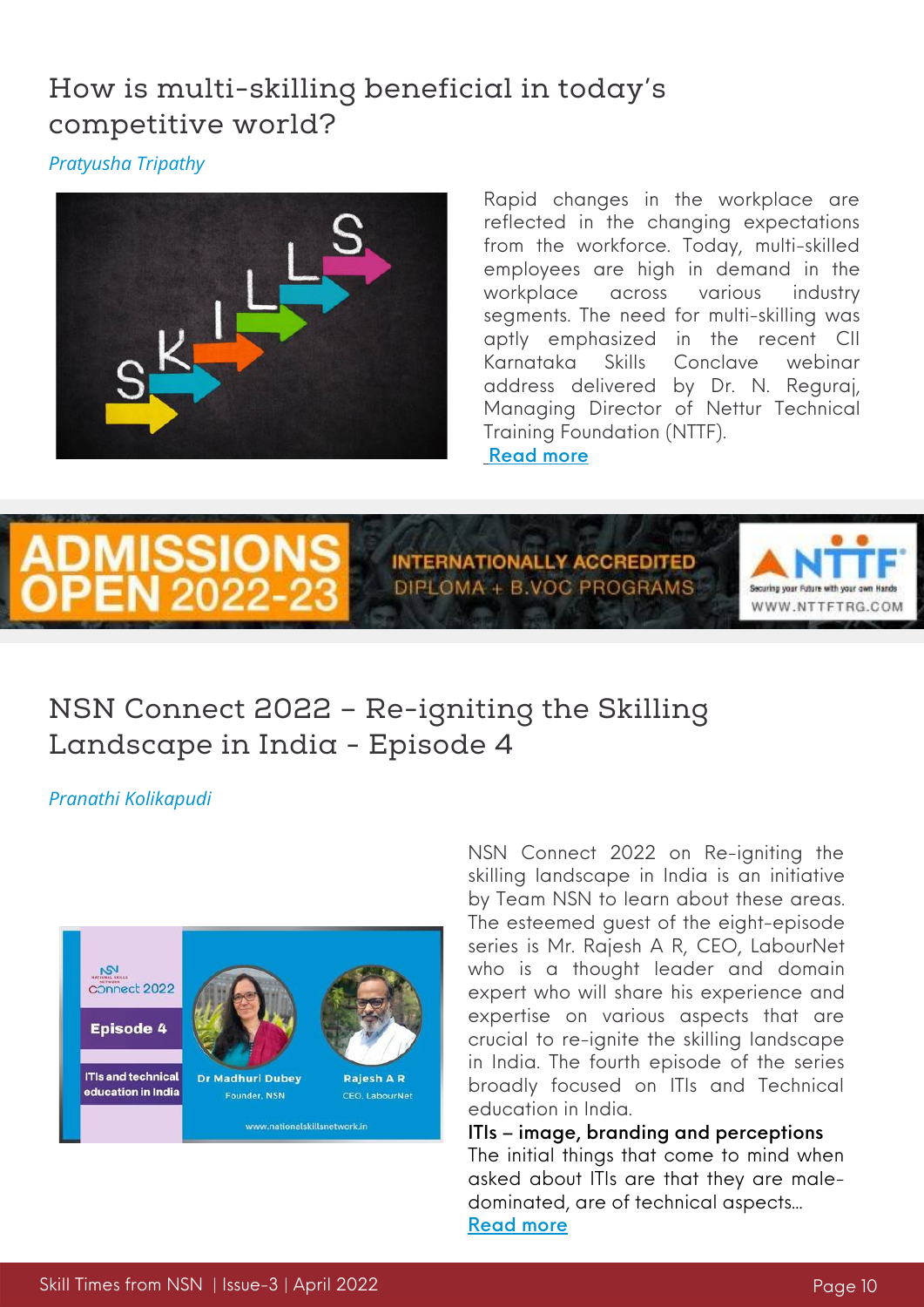### Building a future-ready, skilled workforce for Cyber Security

#### *Sahitya Karra*

Over the past few years, there has been an increased use of digital solutions in various fields. This has also increased the scope for cyber attacks in the country. Every few hours a new malware is created and is intended at harming individuals, and organisations and leads to damage of some extent. Cyber attacks have called for an increased demand for a skilled workforce in Cyber Security.



#### [Read](https://www.nationalskillsnetwork.in/building-a-future-ready-skilled-workforce-for-cyber-security/) more

### Learn more about Tata STRIVE'S initi[a](https://www.nationalskillsnetwork.in/tata-strive/)tives in Skill [Development!](https://www.nationalskillsnetwork.in/tata-strive/)



### Hunar Haat Hyderabad 2022: The crafts marketplace promoting local talent and skills

*Pranathi Kolikapudi*



Today, many handicrafts are found languishing and the crafts persons are in need of support in many forms. There is a dire need to provide access to markets and this is where initiatives like Hunar Haat play a prominent role in being 'vocal for local'. "Hunar Haat" can be described as a market place for the display of talent, skills and crafts from various states in India. It's organized as a 'skill bazaar' where the local artisans of each state put up stalls and exhibit their crafts to be seen or bought. [Read](https://www.nationalskillsnetwork.in/hunar-haat-hyderabad-2022-the-crafts-marketplace-promoting-local-talent-and-skills/) more